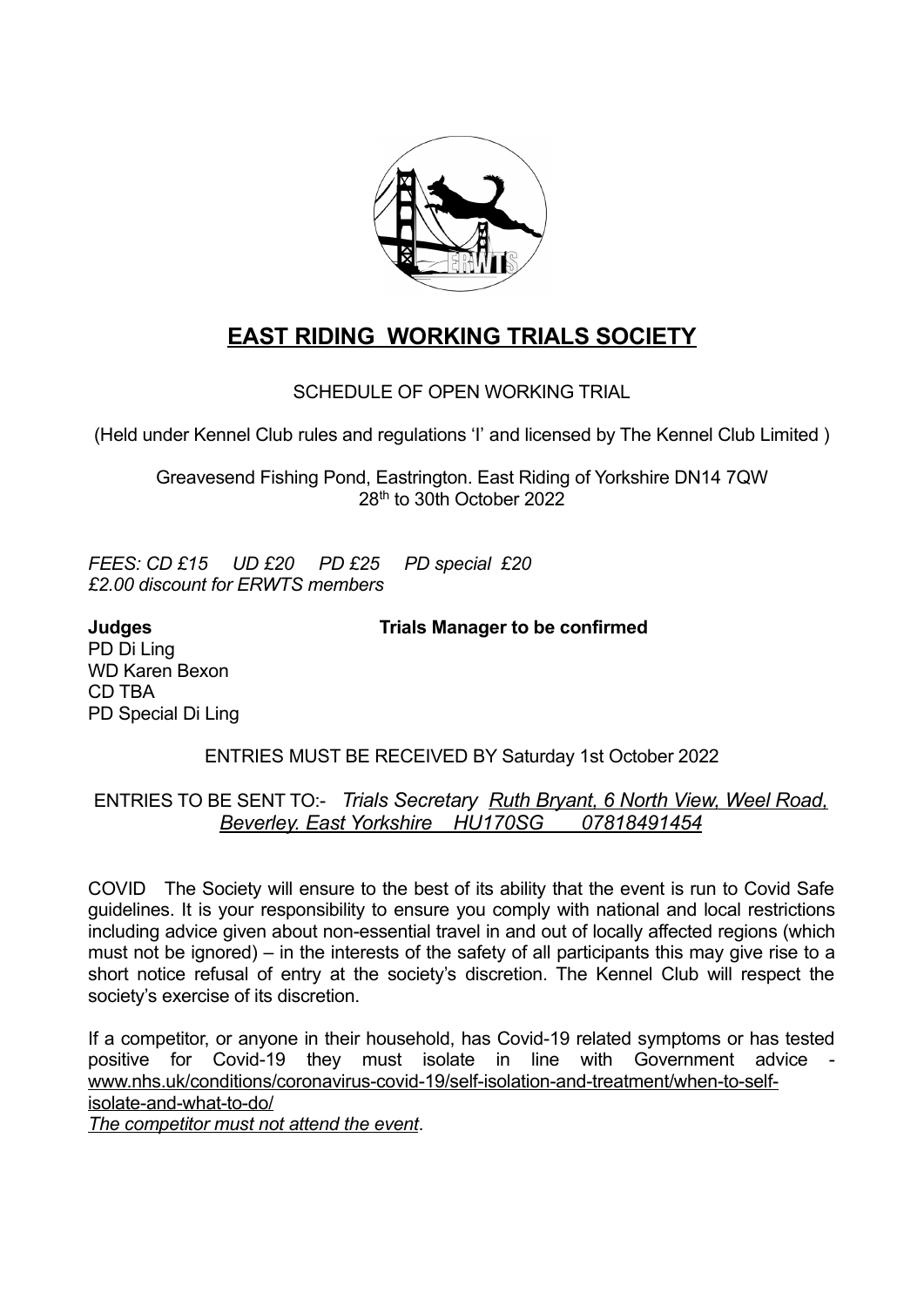# **RULES AND REGULATIONS**

- Dogs entered at Kennel Club Licensed Working Trials must be registered at The Kennel Club in accordance with Kennel Club Regulations for Classification and Registration B.
- The Committee reserves to itself the right to refuse entries.
- All dogs resident outside the UK must be issued with a Kennel Club authority to compete number before entry to the show/event can be made. All overseas entries without an authority to compete number will be returned to the exhibitor/competitor.
- The order of running shall be determined by a draw and the competitors notified accordingly by post of their reporting time prior to the day of the trial.
- Dogs under 18 calendar months of age on the closing date of the trial are ineligible for entry.
- A dog must not compete in the same stake more than once including special stakes
- Spayed bitches and castrated dogs may compete at the trial.
- The mating of bitches within the precincts of the competition is forbidden
- One close fitting smooth collar must be worn, providing the only attachment is a form of identification. Dogs must not wear any type of slip or half-slip collar when under test.
- No dog suffering from any infectious or contagious disease or having been exposed to such disease during the period of 21 days prior to the trial may compete. Competitors infringing this regulation will be liable to be fined and / or dealt with under Kennel Club Rule A11.
- Should circumstances so dictate the society, in consultation with the judges, may alter arrangements as necessary. Such changes and the circumstances surrounding them will be reported to The Kennel Club.
- Judges at a trial are prohibited from entering a dog which is recorded in their ownership or part ownership. Dogs will be disqualified if proved to have been handled in the stake by the scheduled judge's spouse or immediate family, or resident at the same address as the scheduled judge.
- If entries in the Companion Dog (CD) stake exceed 20, a second judge may be appointed to judge the Group III exercises and the competitors will be notified accordingly.

#### **DOGS IN VEHICLES ON HOT DAYS**

Your dog is vulnerable and **at risk** if left in a vehicle in high temperatures and even on days considered as slightly warm. Please take care of your dog.

If your dog is found to be at risk forcible entry to your vehicle may be necessary without liability for any damage caused.

#### **WELFARE OF DOGS**

An exhibitor (or competitor) whose dog is entered at a Kennel Club licensed event should take all reasonable steps to ensure the needs of their dog(s) are met, and should not knowingly put their dogs' health and welfare at risk by any action, default, omission or otherwise. A breach of this regulation may be referred to the Board for disciplinary action under Kennel Club Rules and Regulations. The use of pinch collars, electronic shock collars, or prong collars is not permitted at any Working Trials event licensed by The Kennel Club. This shall apply at the venue and within the precincts of the trial.

In the event that the trial is cancelled due to unforeseen circumstances, the society will refund fees, less reasonably incurred expenses. If the trial processor has the provisions to do so, competitors will be refunded in the manner in which they had entered the trial, but in any event the society will refund fees within three months of the trial date to all those who had entered and requested a refund within one month of the trial date.